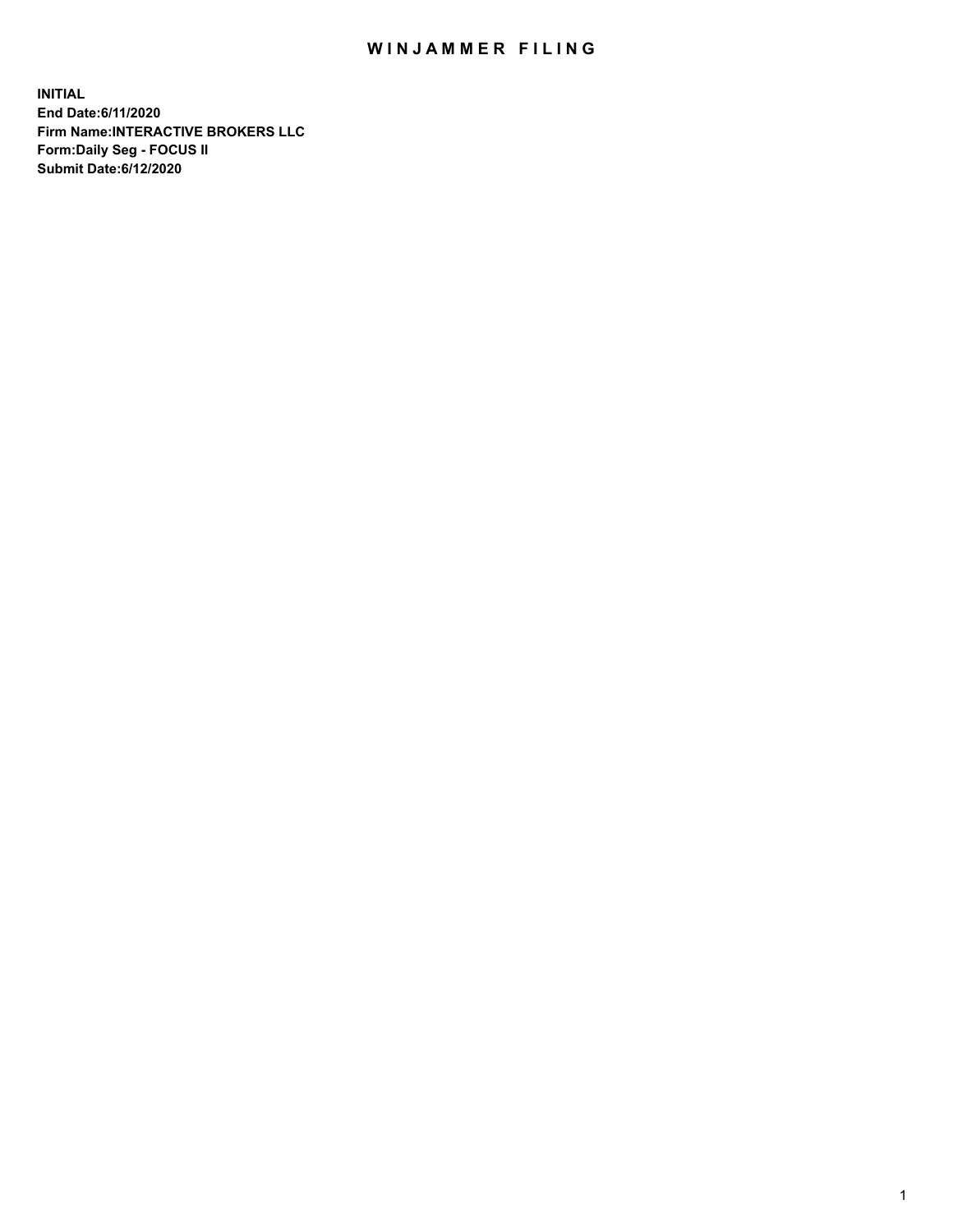**INITIAL End Date:6/11/2020 Firm Name:INTERACTIVE BROKERS LLC Form:Daily Seg - FOCUS II Submit Date:6/12/2020 Daily Segregation - Cover Page**

| Name of Company                                                                                                                                                                                                                                                                                                               | <b>INTERACTIVE BROKERS LLC</b>                                                   |
|-------------------------------------------------------------------------------------------------------------------------------------------------------------------------------------------------------------------------------------------------------------------------------------------------------------------------------|----------------------------------------------------------------------------------|
| <b>Contact Name</b>                                                                                                                                                                                                                                                                                                           | James Menicucci                                                                  |
| <b>Contact Phone Number</b>                                                                                                                                                                                                                                                                                                   | 203-618-8085                                                                     |
| <b>Contact Email Address</b>                                                                                                                                                                                                                                                                                                  | jmenicucci@interactivebrokers.c<br>om                                            |
| FCM's Customer Segregated Funds Residual Interest Target (choose one):<br>a. Minimum dollar amount: ; or<br>b. Minimum percentage of customer segregated funds required:% ; or<br>c. Dollar amount range between: and; or<br>d. Percentage range of customer segregated funds required between:% and%.                        | <u>0</u><br>$\overline{\mathbf{0}}$<br>155,000,000 245,000,000<br>0 <sub>0</sub> |
| FCM's Customer Secured Amount Funds Residual Interest Target (choose one):<br>a. Minimum dollar amount: ; or<br>b. Minimum percentage of customer secured funds required:%; or<br>c. Dollar amount range between: and; or<br>d. Percentage range of customer secured funds required between:% and%.                           | <u>0</u><br>$\overline{\mathbf{0}}$<br>80,000,000 120,000,000<br>0 <sub>0</sub>  |
| FCM's Cleared Swaps Customer Collateral Residual Interest Target (choose one):<br>a. Minimum dollar amount: ; or<br>b. Minimum percentage of cleared swaps customer collateral required:%; or<br>c. Dollar amount range between: and; or<br>d. Percentage range of cleared swaps customer collateral required between:% and%. | <u>0</u><br>$\underline{\mathbf{0}}$<br>0 <sub>0</sub><br>0 <sub>0</sub>         |

Attach supporting documents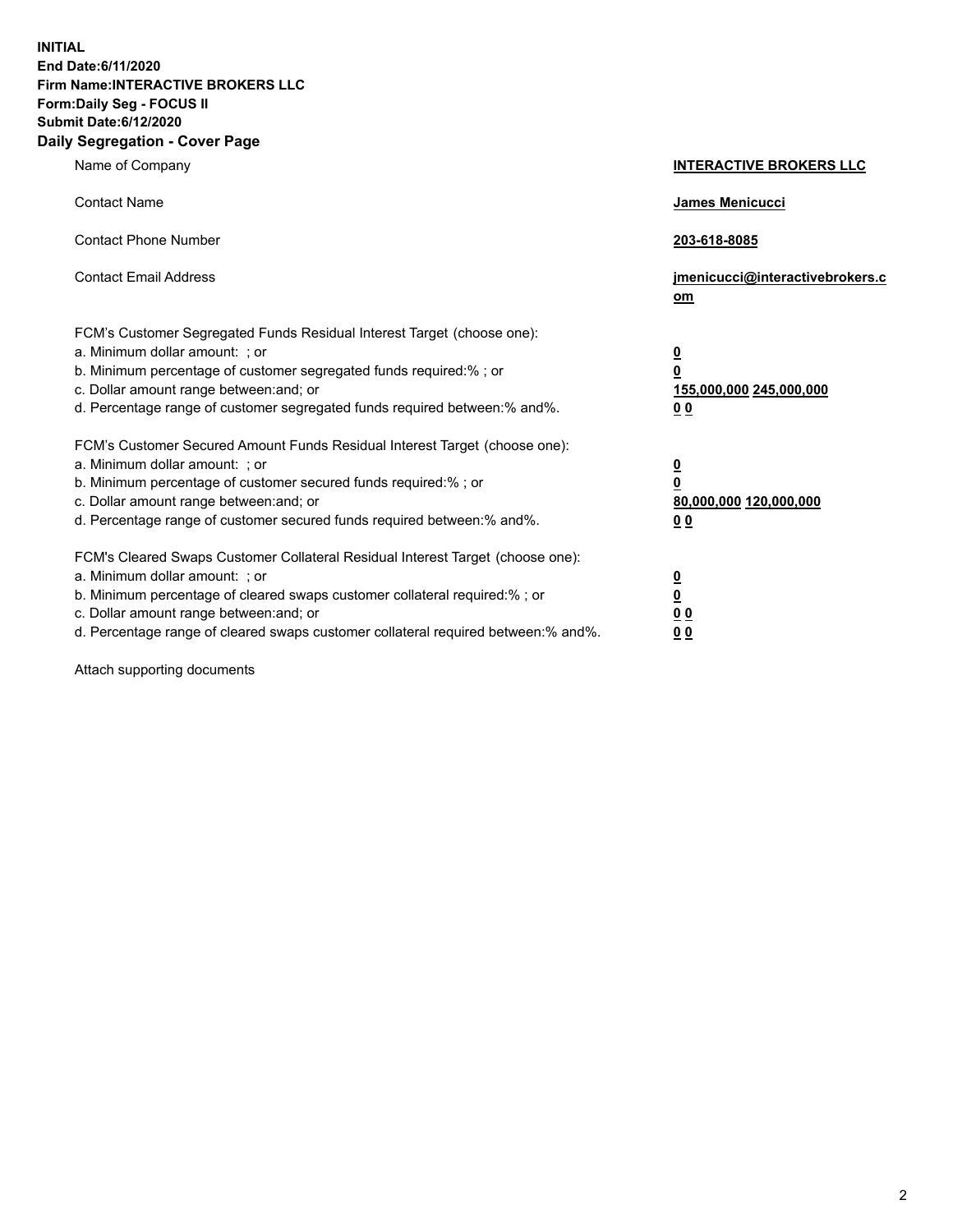## **INITIAL End Date:6/11/2020 Firm Name:INTERACTIVE BROKERS LLC Form:Daily Seg - FOCUS II Submit Date:6/12/2020**

|     | <b>Daily Segregation - Secured Amounts</b>                                                                 |                                      |
|-----|------------------------------------------------------------------------------------------------------------|--------------------------------------|
|     | Foreign Futures and Foreign Options Secured Amounts                                                        |                                      |
|     | Amount required to be set aside pursuant to law, rule or regulation of a foreign                           | $0$ [7305]                           |
|     | government or a rule of a self-regulatory organization authorized thereunder                               |                                      |
| 1.  | Net ledger balance - Foreign Futures and Foreign Option Trading - All Customers                            |                                      |
|     | A. Cash                                                                                                    | 590,677,717 [7315]                   |
|     | B. Securities (at market)                                                                                  | $0$ [7317]                           |
| 2.  | Net unrealized profit (loss) in open futures contracts traded on a foreign board of trade                  | 4,829,808 [7325]                     |
| 3.  | Exchange traded options                                                                                    |                                      |
|     | a. Market value of open option contracts purchased on a foreign board of trade                             | 4,328,874 [7335]                     |
|     | b. Market value of open contracts granted (sold) on a foreign board of trade                               | -2,253,364 [7337]                    |
| 4.  | Net equity (deficit) (add lines 1. 2. and 3.)                                                              | 597,583,035 [7345]                   |
| 5.  | Account liquidating to a deficit and account with a debit balances - gross amount                          | 19,112 [7351]                        |
|     | Less: amount offset by customer owned securities                                                           | 0 [7352] 19,112 [7354]               |
| 6.  | Amount required to be set aside as the secured amount - Net Liquidating Equity                             | 597,602,147 [7355]                   |
|     | Method (add lines 4 and 5)                                                                                 |                                      |
| 7.  | Greater of amount required to be set aside pursuant to foreign jurisdiction (above) or line                | 597,602,147 [7360]                   |
|     | 6.                                                                                                         |                                      |
|     | FUNDS DEPOSITED IN SEPARATE REGULATION 30.7 ACCOUNTS                                                       |                                      |
| 1.  | Cash in banks                                                                                              |                                      |
|     | A. Banks located in the United States                                                                      | 111,154,608 [7500]                   |
|     | B. Other banks qualified under Regulation 30.7                                                             | 0 [7520] 111,154,608 [7530]          |
| 2.  | Securities                                                                                                 |                                      |
|     | A. In safekeeping with banks located in the United States                                                  | 479,835,000 [7540]                   |
|     | B. In safekeeping with other banks qualified under Regulation 30.7                                         | 0 [7560] 479,835,000 [7570]          |
| 3.  | Equities with registered futures commission merchants                                                      |                                      |
|     | A. Cash                                                                                                    | $0$ [7580]                           |
|     | <b>B.</b> Securities                                                                                       | $0$ [7590]                           |
|     | C. Unrealized gain (loss) on open futures contracts                                                        | $0$ [7600]                           |
|     | D. Value of long option contracts                                                                          | 0 [7610]                             |
|     | E. Value of short option contracts                                                                         | 0 [7615] 0 [7620]                    |
| 4.  | Amounts held by clearing organizations of foreign boards of trade                                          |                                      |
|     | A. Cash                                                                                                    | $0$ [7640]                           |
|     | <b>B.</b> Securities                                                                                       | $0$ [7650]                           |
|     | C. Amount due to (from) clearing organization - daily variation                                            | $0$ [7660]                           |
|     | D. Value of long option contracts                                                                          | $0$ [7670]                           |
|     | E. Value of short option contracts                                                                         | 0 [7675] 0 [7680]                    |
| 5.  | Amounts held by members of foreign boards of trade                                                         |                                      |
|     | A. Cash                                                                                                    | 133,392,610 [7700]                   |
|     | <b>B.</b> Securities                                                                                       | $0$ [7710]                           |
|     | C. Unrealized gain (loss) on open futures contracts                                                        | -2,311,255 [7720]                    |
|     | D. Value of long option contracts                                                                          | 4,328,874 [7730]                     |
|     | E. Value of short option contracts                                                                         | <u>-2,253,364</u> [7735] 133,156,865 |
|     |                                                                                                            | $[7740]$                             |
| 6.  | Amounts with other depositories designated by a foreign board of trade                                     | $0$ [7760]                           |
| 7.  | Segregated funds on hand                                                                                   | $0$ [7765]                           |
| 8.  | Total funds in separate section 30.7 accounts                                                              | 724,146,473 [7770]                   |
| 9.  | Excess (deficiency) Set Aside for Secured Amount (subtract line 7 Secured Statement<br>Page 1 from Line 8) | 126,544,326 [7380]                   |
| 10. | Management Target Amount for Excess funds in separate section 30.7 accounts                                | 80,000,000 [7780]                    |
| 11. | Excess (deficiency) funds in separate 30.7 accounts over (under) Management Target                         | 46,544,326 [7785]                    |
|     |                                                                                                            |                                      |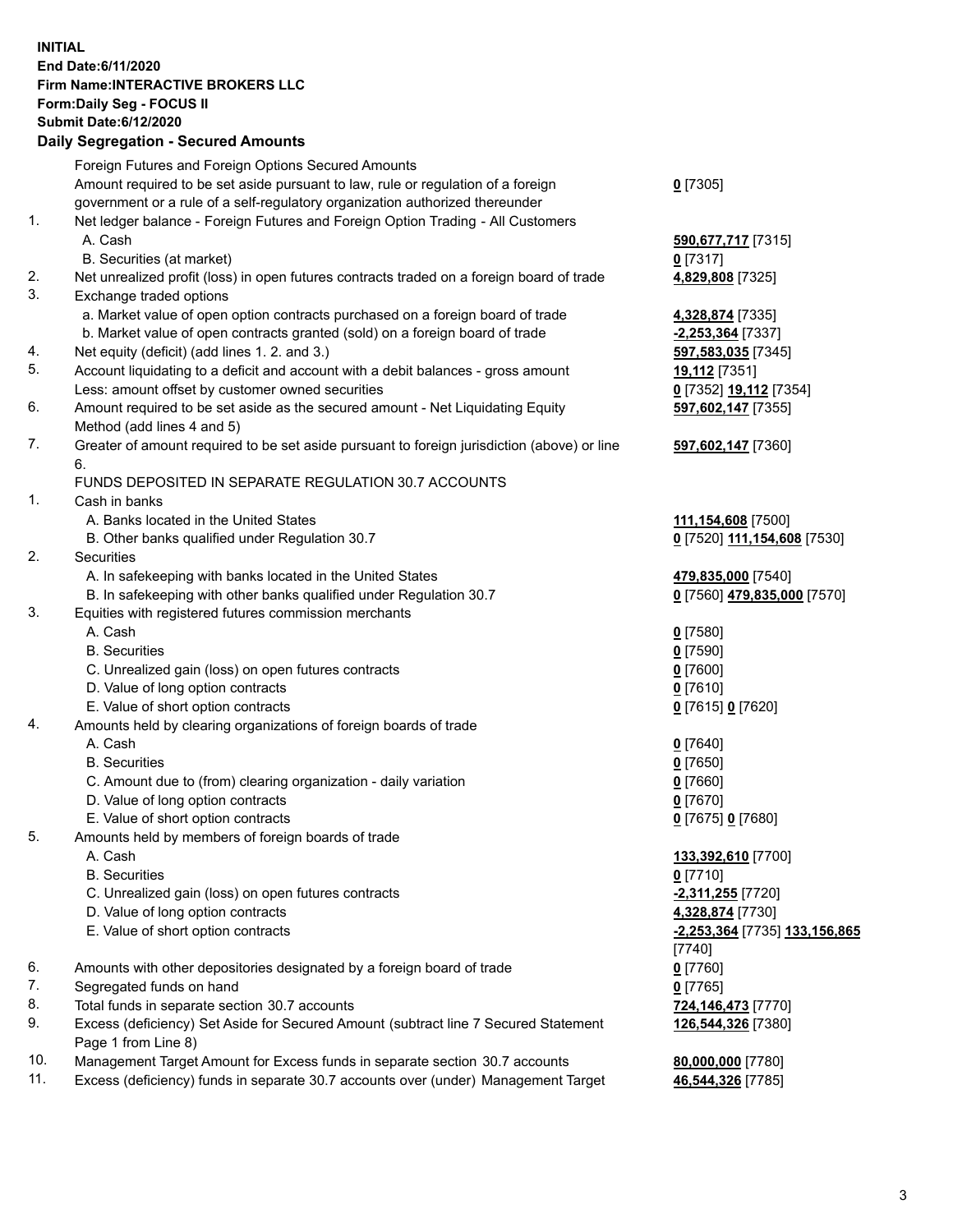**INITIAL End Date:6/11/2020 Firm Name:INTERACTIVE BROKERS LLC Form:Daily Seg - FOCUS II Submit Date:6/12/2020 Daily Segregation - Segregation Statement** SEGREGATION REQUIREMENTS(Section 4d(2) of the CEAct) 1. Net ledger balance A. Cash **5,571,719,512** [7010] B. Securities (at market) **0** [7020] 2. Net unrealized profit (loss) in open futures contracts traded on a contract market **20,447,046** [7030] 3. Exchange traded options A. Add market value of open option contracts purchased on a contract market **357,961,928** [7032] B. Deduct market value of open option contracts granted (sold) on a contract market **-344,353,917** [7033] 4. Net equity (deficit) (add lines 1, 2 and 3) **5,605,774,569** [7040] 5. Accounts liquidating to a deficit and accounts with debit balances - gross amount **7,004,323** [7045] Less: amount offset by customer securities **0** [7047] **7,004,323** [7050] 6. Amount required to be segregated (add lines 4 and 5) **5,612,778,892** [7060] FUNDS IN SEGREGATED ACCOUNTS 7. Deposited in segregated funds bank accounts A. Cash **1,306,861,737** [7070] B. Securities representing investments of customers' funds (at market) **2,407,610,325** [7080] C. Securities held for particular customers or option customers in lieu of cash (at market) **0** [7090] 8. Margins on deposit with derivatives clearing organizations of contract markets A. Cash **9,862,247** [7100] B. Securities representing investments of customers' funds (at market) **2,083,985,114** [7110] C. Securities held for particular customers or option customers in lieu of cash (at market) **0** [7120] 9. Net settlement from (to) derivatives clearing organizations of contract markets **-2,885,658** [7130] 10. Exchange traded options A. Value of open long option contracts **357,952,848** [7132] B. Value of open short option contracts **-344,373,762** [7133] 11. Net equities with other FCMs A. Net liquidating equity **0** [7140] B. Securities representing investments of customers' funds (at market) **0** [7160] C. Securities held for particular customers or option customers in lieu of cash (at market) **0** [7170] 12. Segregated funds on hand **0** [7150] 13. Total amount in segregation (add lines 7 through 12) **5,819,012,851** [7180] 14. Excess (deficiency) funds in segregation (subtract line 6 from line 13) **206,233,959** [7190] 15. Management Target Amount for Excess funds in segregation **155,000,000** [7194]

16. Excess (deficiency) funds in segregation over (under) Management Target Amount Excess

**51,233,959** [7198]